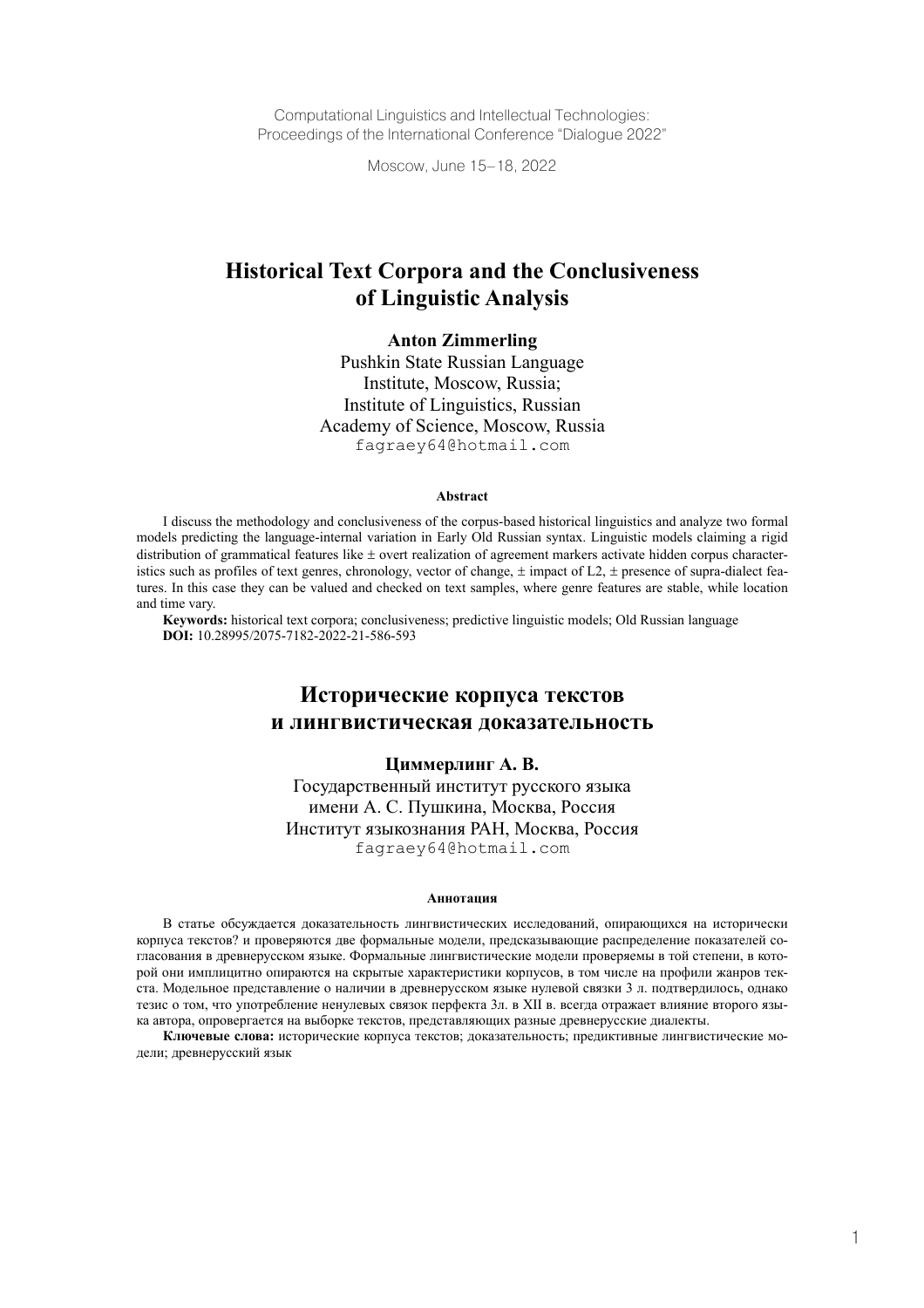#### **1 Variation in Historical Text Corpora**

Variation of grammatical parameters is a normal state for all natural languages, including old languages as they are reflected in historical text corpora. Linguistic models aim at predicting the distribution of language features in corpora and text collections. Parametric models generally have a greater predictive force, since they explain a visible diversity of features by different settings of the same constraint. E.g., predicative instrumental case (Instr<sub>PRED</sub>) in Modern Russian is a case form assigned to predicative nominals or adjectives by the clausal subject. Standard accounts of Russian grammar, cf. [Bailyn 2012] fail to explain sentences like ? *мне*DAT *стало*PAST.3SG.N *известным*INSTR.PRED, [CP *что Вы в городе*], 'I got to know that you are in the city,' lit. 'to-me became known, that…' accepted by a minor part of Russian speakers. Such sentences are puzzling, since they lack any nominative subject. A parametric approach еxplains this variation and helps to find the invariant. Both groups of Russian speakers have the subject control parameter. The feature that varies across speakers is not the correlation between Instr<sub>PRED</sub> and subjects, but the status of sentential arguments like [cp *что Вы в городе*]: the minority of speakers licenses them as assigners of Instr<sub>PRED</sub>, while the majority does not [ $\mu$ <sub>MMep-</sub> линг 2018]. An extreme case of language-internal variation can be described in terms of dialectal divergences, if a split in parameter values between different groups of speakers is consistent [Henry 1998].

Historical corpora pose an extra problem: it is not always clear how to classify the author's idiom in a situation of language-internal variation. Assume that there are two expressions  $\alpha$  and β that can be used in the same context, but only part of the speakers licenses them both. Let us also assume that the corpus has a system of genre tags and all texts representing genre G1,  $T \in \{T_{G1}\}\$ only display the option  $\alpha$ , while all texts representing genre G2, T  $\in$  {T<sub>G2</sub>} display both  $\alpha$  and  $\beta$ . This is exactly what one finds in Old Russian and historical corpora like RNC Old Russian corpus finds in Old Russian and historical corpora like RNC Old Russian corpus https://ruscorpora.ru/new/search-old\_rus.html. The options  $\alpha$  and  $\beta$  are values of the parameter that licensed either a zero form of the 3<sup>rd</sup> person BE-auxiliary in the Old Russian perfect construction ( $\alpha$  =  $\varnothing$ <sup>3P</sup>), or a non-zero form (β = *ecm*<sub>b3SG</sub>, *cvm*<sub>b3PL</sub>, *ecma*<sub>3DU</sub>) in this construction. G1 can be identified with Old Russian birch bark letters, graffiti and other non-bookish texts. At present moment, only birch bark letters are included in RNC and placed in a separate section of RNC Old Russian corpus https://ruscorpora.ru/new/search-birchbark.html, so that G1 can be associated in RNC with a single text genre. G2 are Old Russian bookish texts of the XI —XIII centuries. The texts from the RNC Old Russian corpus largely overlap with G2, with one exception: "Russkaja Pravda" has a characteristic G1 grammar and is a non-bookish text that should be classified with birch bark letters, if the demarcation of sub-corpora were solely based on the G1 vs G2 distinction. The prediction is that texts from G1 only have the option *пришелъ*<sub>SG.M</sub>  $\varnothing$ <sup>3P</sup> '<he> has come' with the zero copula, while the texts from G2 use both the zero copula and the overt 3<sup>rd</sup> person copulas *пришелъ*<sub>SG.M</sub>  $\varnothing^{3p}$  ~ *пришелъ*<sub>SG.M</sub> *есть*<sub>3SG</sub>. It is tempting to assume that the actual Old Russian usage was associated with  $GI$ , while overt  $3<sup>rd</sup>$  person copulas in the perfect construction one finds in G2 were a tribute to the written tradition [Хабургаев 1978; Зализняк 2008: 236]. The idea that the speakers modified their grammar and added an extra option  $\langle \alpha \rangle \Rightarrow \langle \alpha, \beta \rangle$ , when they switched from colloquial speech (G1) to bookish texts (G2) is natural and almost trivial. A question however arises, whether this intuition can be checked empirically on corpora, since the absence of  $\beta$  is a definitional property of G1 and T<sub>G1</sub> and the presence of  $\beta$  is a definitional property of  $G2$  and  $T<sub>G2</sub>$ .

The option β is not the only characteristics of G2. Semi-formally, G2 contains hybrid Old Russian texts, heavily influenced by a different, though closely related language, Old Church Slavonic. The notion of hybrid text can be formalized. The basic hypothesis is that the first language,  $L1$  (= Old Russian, as reflected in G1) is suppressed in G2 by the second language,  $L2$  (= Old Church Slavonic), while the texts from G1 are monolingual. Again, there is a methodological question, how one can prove that all speakers of Old Russian invariably switched to L2, when they used the option β and wrote down the 3rd person perfect form with overt copulas as *пришелъ есть*, *пришли суть*. A related methodological issue is whether the negative evidence from G1, where the option β is not displayed is conclusive and one can establish for sure that L1 Old Russian lacked any overt copulas in the  $3<sup>rd</sup>$  per-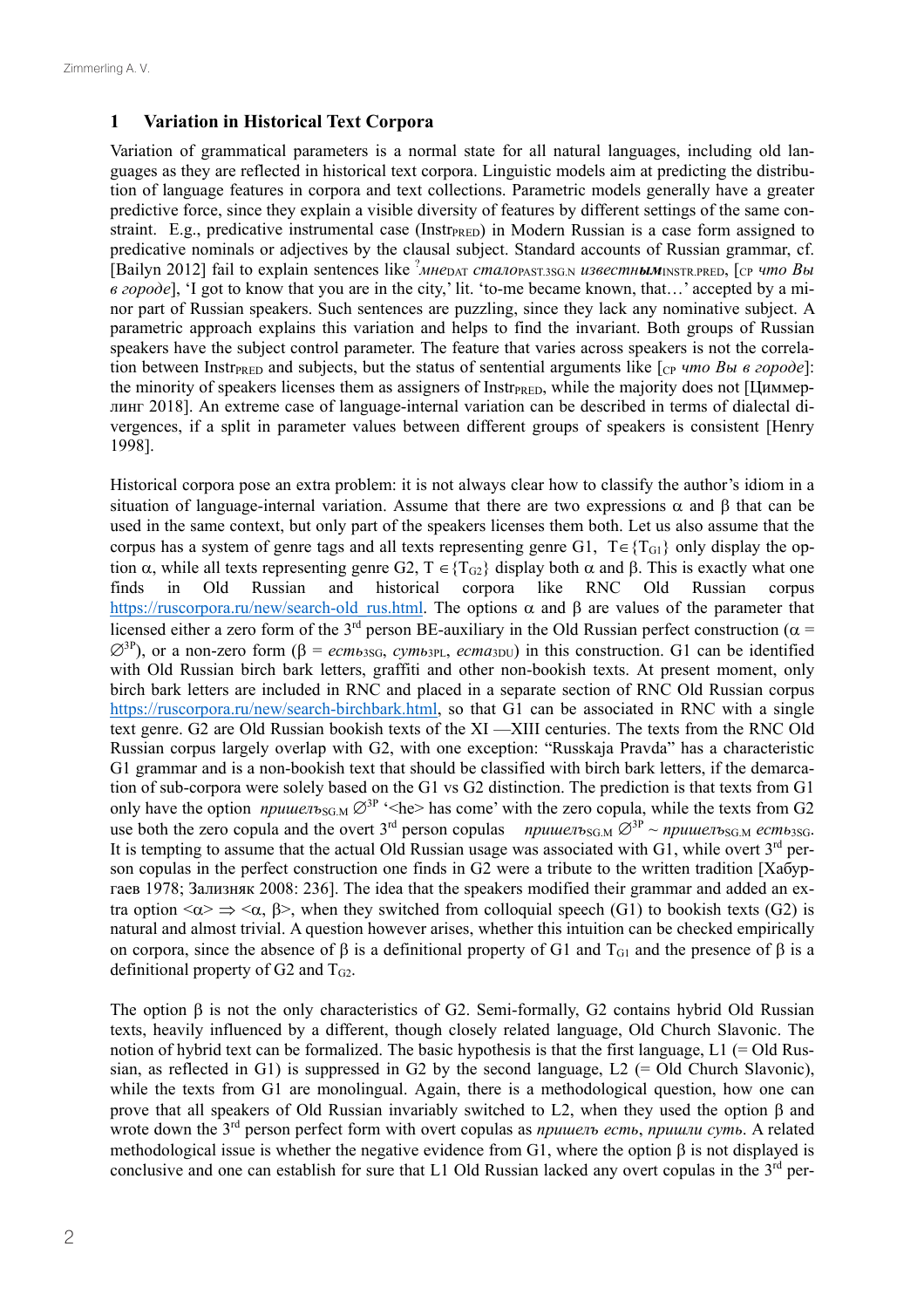son perfect form. For the sake of simplicity one can assume that the sets  ${T_{G1}}$  and  ${T_{G2}}$  are closed, since the possibilities of adding new texts to historical corpora are limited. The actual situation is different: recently discovered birch bark letters are added to  $T_{G1}$ , while  $T_{G2}$  can be expanded by other bookish texts or alternative versions of the texts already included in Old Russian corpora. Regarding the illustration provided, the discovery of overt 3rd person perfect auxiliaries and sentences like *пришелъ есть* in a recently added birch bark letter will falsify the initial hypothesis that G1 completely lacks the option β, while the discovery of a bookish text, whose author generalized the use of zero copula in sentences like  $\varnothing^3$ <sup>P</sup> *пришел*ъ<sub>SG.M</sub> will challenge the initial hypothesis that the option β is visible in all texts from G2. The chosen model can rule out these exceptions as insignificant by claiming that the author of that birch letter reverted to G2/L2 grammar, while the author of that bookish text reverted to G1/L1 grammar, but such explanations are apparently circular and not conclusive.

I argue that historical corpus linguistics still has some tools to check similar hypotheses concerning the variation in a dead language, but one has to narrow the search and first establish a group of texts relevant for checking each grammatical feature.

# **2 Old Russian Grammar and Two Linguistic Models**

Old Russian perfect is an analytical construction consisting of an active *l*-participle discriminating number and gender, and an auxiliary/copula (inflected present tense indicative BE-form) expressing the person-and-number agreement with a subject controller, if any. The grammar of Old Russian perfect is described by two linguistic models proposed by Andrej A. Zaliznjak (1993, 2008) and developed by other scholars.

# **2.1 Zaliznjak's Model A**

The first hypothesis of Zaliznjak, henceforth — 'Zaliznjak-A' claims that the agreement markers used in the perfect construction were clitics. The  $1<sup>st</sup> - 2<sup>nd</sup>$  person perfect auxiliaries were clausal-second enclitics, i.e. enclitics taking the second position in clause, while Old Russian lacked overt 3rd person perfect clitics and replaced them with a zero 3rd person auxiliary [Zaliznjak 1993: 285].

(i) <Zaliznjak-A> Old Russian agreement markers in the perfect construction were clitics with a fixed distribution. Such markers developed only in the  $1<sup>st</sup>$  -2<sup>nd</sup> persons, but not in the  $3<sup>rd</sup>$  person, where a zero auxiliary (copula) with feature ' $3<sup>rd</sup>$  person' was used instead. Therefore overt agreement markers in the  $3<sup>rd</sup>$  person were redundant.

Although Zaliznjak himself did not postulate a zero  $3<sup>rd</sup>$  person BE-copula for Old Russian, this step made in [Zimmerling 2020; Циммерлинг 2021: 26-27] seems inevitable, since the conclusion that colloquial Old Russian completely lacked overt  $3<sup>rd</sup>$  person perfect auxiliaries is based on the assumption that the absence of an overt agreement marker signals the agreement feature '3<sup>rd</sup> person'<sup>1</sup>. The tag 'colloquial Old Russian' used by Zaliznjak or its synonym 'Old Russian 1, OR-1' introduced in [Zimmerling 2020] and the tag 'G1' used in this paper, refer to the same thing — the Old Russian idiom without overt 3<sup>rd</sup> person perfect auxiliaries. The difference is that OR-1 is an aprioristic model notion that is abstracted from with any collections of real texts, while G1 is a set of texts representing some specific genres, where (i) holds true.

<sup>&</sup>lt;sup>1</sup> A descriptive alternative — to postulate a defective morphological present tense paradigm for the Old Russian copula BE instead of recognizing the zero copula ⊘BE.PRES.3P is not satisfactory, since Old Russian retained overt forms of the full verb BE.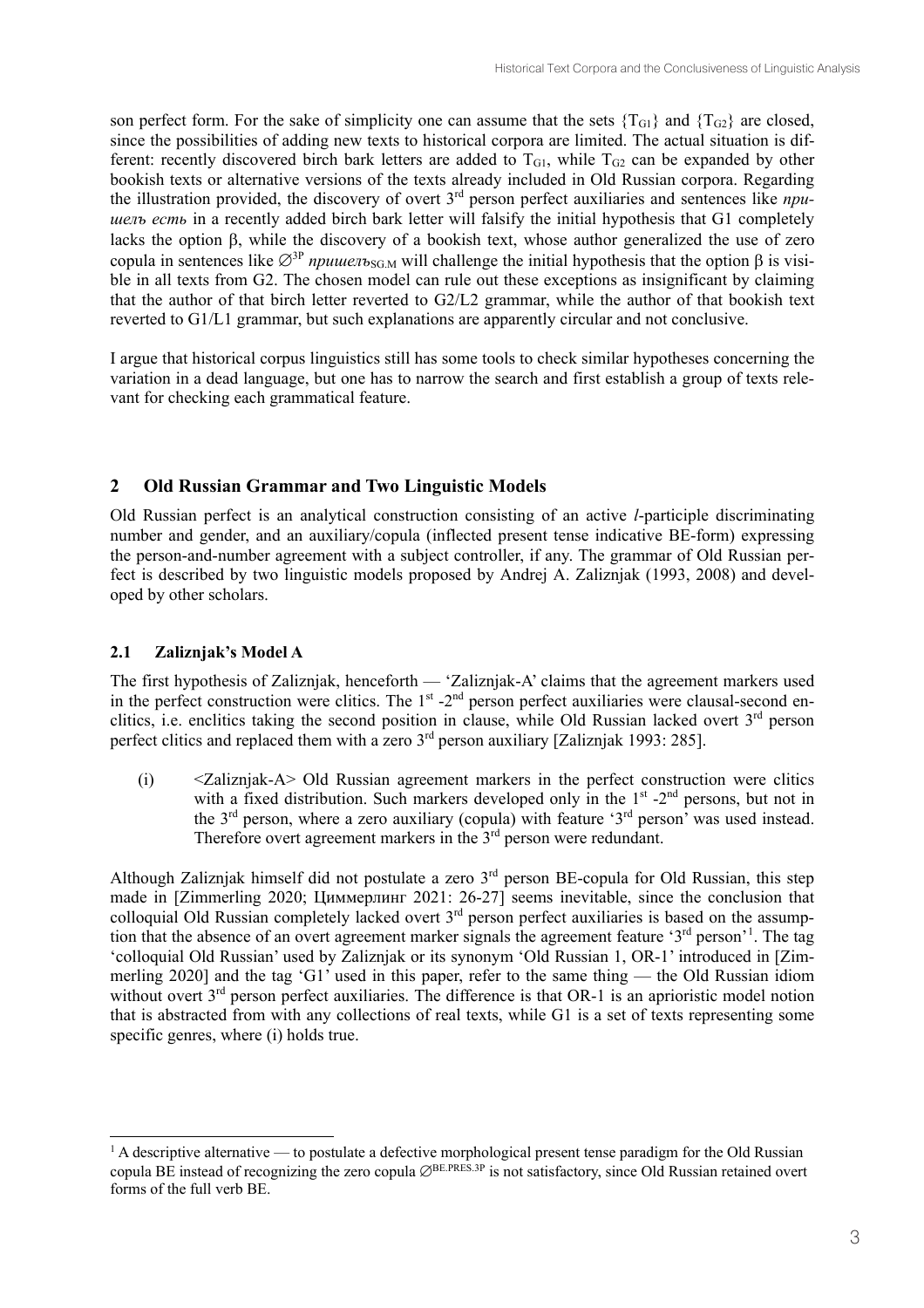# **2.2 Zaliznjak's Model B**

The second hypothesis of Zaliznjak, henceforth — 'Zaliznjak-B' predicts the syntax of overt 3<sup>rd</sup> person BE-copulas, including 3<sup>rd</sup> person perfect auxiliaries in G2, i.e. hybrid bookish Old Russian texts. The prediction is that 3<sup>rd</sup> person BE-copulas form in G2 a complementary distribution with clausal subjects [Зализняк 2008: 240, 258-259].

(ii)  $\leq$   $\leq$   $\leq$   $\leq$   $\leq$   $\leq$   $\leq$   $\leq$   $\leq$   $\leq$   $\leq$   $\leq$   $\leq$   $\leq$   $\leq$   $\leq$   $\leq$   $\leq$   $\leq$   $\leq$   $\leq$   $\leq$   $\leq$   $\leq$   $\leq$   $\leq$   $\leq$   $\leq$   $\leq$   $\leq$   $\leq$   $\leq$   $\leq$   $\leq$   $\leq$   $\leq$  form a complementary distribution with the agreement controllers (grammatical subjects).

I henceforth call the idiom associated with G2 'Old Russian-2', or 'OR-2'.

#### **2.3 Past Tenses in OR-1 and OR-2**

There is a sharp split between OR-1 and OR-2 regarding the use of past tenses. Hybrid texts from G2 have the OR-2 grammar and use simple past forms (aorist and imperfect) along with perfect. The texts from G1 that have the OR-1 grammar either generalize the use of perfect as the only extant past tense form or use aorist and imperfect in insignificant quantities, cf. [Zaliznjak 2004: 142]. Thus, OR-2 is an idiom which 1) has aorist and imperfect, 2) licenses overt  $3<sup>rd</sup>$  person perfect auxiliaries.

#### **2.4 Old Russian Dialects**

There are four major groups of Old Russian dialects: a) Southern; b) North-Western (Novgorod and Pskov), c) Western (Smolensk and Polotsk), d) Great Eastern (e.g., Suzdal). Dialectal markers can found both in texts from G1 and in texts from G2, though in the latter group they are often undesirable. That means that the presence/absence of overt  $3<sup>rd</sup>$  person auxiliaries can also depend on the dialect, although this scenario has not been proven so far.

# **3 Analysis**

I check models A and B on a sample of five non-anonymous G2 Old Russian texts of the XII century representing three dialects and measure three features: 1) the ratio of perfect and simple past tenses; 2) the presence of overt  $3<sup>rd</sup>$  person perfect auxiliaries; 3) the correlation between overt  $3<sup>rd</sup>$  person perfect auxiliaries and overt clausal subjects<sup>2</sup>. The control group of texts includes four G2 XIV-XV century texts of comparable genre.

#### **3.1 The Main Group**

The main group includes five non-anonymous author texts representing three dialects and seven idioms. "Daniil's Pilgrimage" and "Vladimir Monomakh's Edification" are South Russian texts dated by the first quarter of the XII century. Three texts come from Novgorod: "Kirik's Inquiries" are dated by ca. 1132-1156 A.D., "The Edification of Elija-John" is dated by 1166 A.D., while "Antonius' Pilgrimage" is dated with ca. 1200. Two texts represent the genre of *khozhenie*, i.e. pilgrimage, two texts the genre of *pouchenie*, i.e. edification. "Kirik's Inquiries" are written in form a dialogue between church hierarchs and ordinary clerics who ask them concerning various issues in canonic law. Its main part is written by Kirik, while two supplements are written by Savva and Elija.

<sup>&</sup>lt;sup>2</sup> An anonymous reviewer argues that from the corpus linguistics perspective, modeling based on one parameter may lead to overgeneralization. In this paper we however used three parameters — 1)  $\pm$  overt 3<sup>rd</sup> person perfect auxiliaries, 2)  $\pm$  complementary distribution of auxiliaries and agreement controllers, 3) ratio of the perfect clauses from the total amount of three past tense forms — for measuring the variation in XII century Old Russian grammar. The analysis confirmed that these three parameters are independent.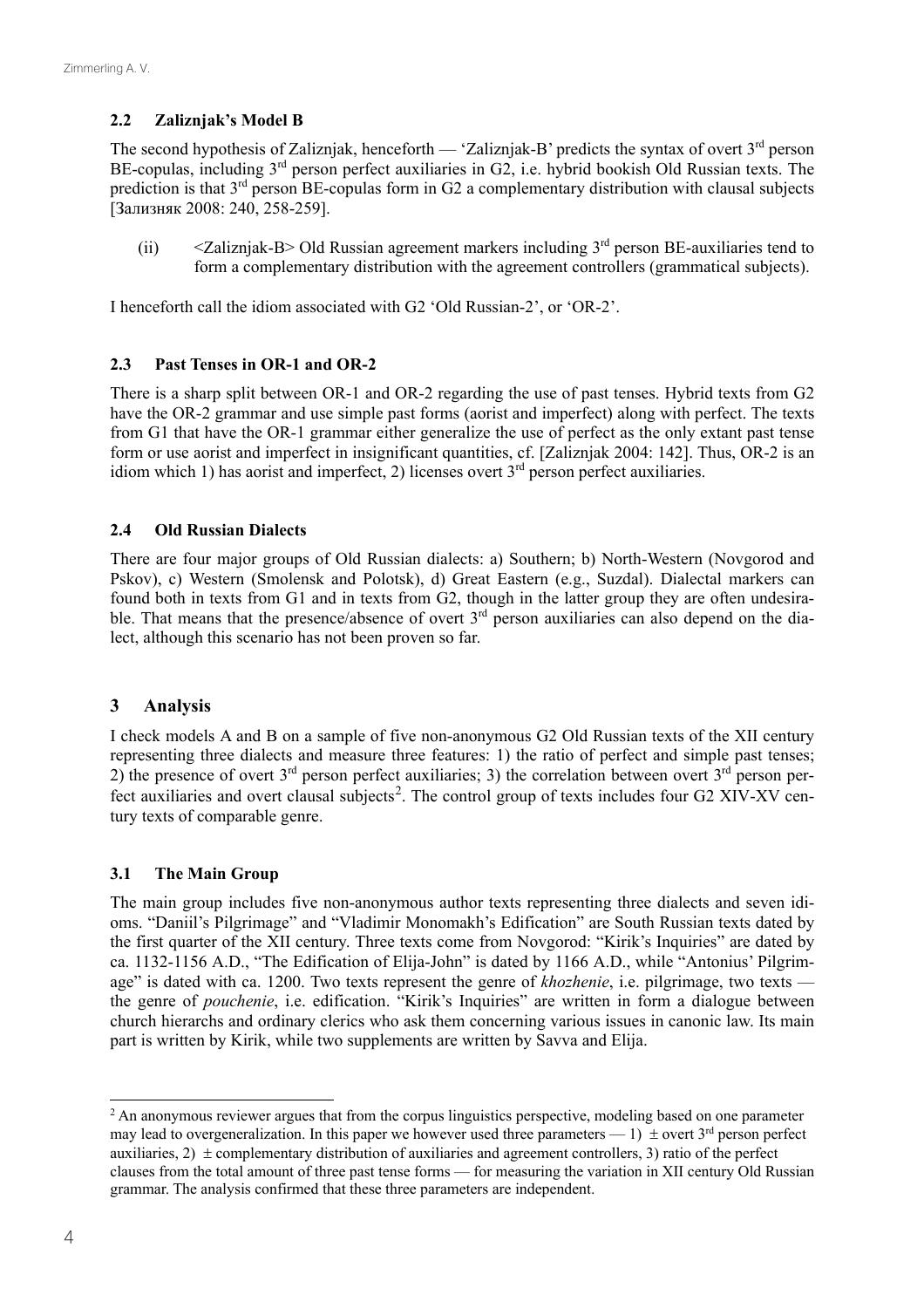Four of these texts are currently added to RNC Old Russian corpus as separate entries, the data from "Monomakh's Edification" was in March 2022 only available as part of the larger compilation ("Laurentius' Chronicle")<sup>3</sup>. For the remaining four texts, RNC tells the number of words and sentences, but not the number of clauses, which is the relevant parameter for the processing of perfect clauses. The texts from RNC Old Russian corpus are not annotated syntactically. "Monomakh's Edification" consists of several parts. I ignored the last one — "The Lenten Prayer", since it does not contain any perfect constructions. Other four texts from main group were processed and annotated in their entirety. I also checked an extra version of "Kirik's Inquiries", which differs from the version included in RNC.

# **3.2 The Control Group**

The control group includes two Novgorod texts from the mid XIV century — "Stefan's Pilgrimage" and "The Discourse about Paradise" by Vasiliy Kalika — and two Suzdal texts from the mid XV century — "The Pilgrimage to the Florence Council" and "A Note about Rome". Three of them represent the genre of *khozhenie*, while Vasiliy Kalika's text is comparable to Elijah-John's "Edification".

# **3.3 Syntactic Annotation**

The text fragments containing the perfect construction in the  $3<sup>rd</sup>$  person were extracted and parsed in order to check model B. 3rd person perfect clauses were assigned the value '+SUBJ' if they contained an overt subject expressed by the accented noun/pronoun or NP, otherwise they were assigned the value '-SUBJ', even if the subject position is reconstructed in a larger syntactic context.<sup>4</sup>

# **3.4 Disambiaguation of Contexts and Semantic Annotation**

In order to check model A, all contexts containing overt  $3<sup>rd</sup>$  person perfect auxiliaries were annotated semantically. Standard perfect auxiliaries, including 3<sup>rd</sup> person auxiliaries *есть*<sup>1</sup>, *суть*<sup>1</sup>, *еста*<sup>1</sup> are forms lacking the phrasal accent: they are placed clause-internally and do not bring about existential or verificational meanings. Existential /verificational 3<sup>rd</sup> person auxiliaries *есть<sup>2</sup>, суть<sup>2</sup>, еста*<sup>3</sup> are accented words with a free linear distribution. They can take clause-initial position, adjoin to initial proclitics *и, а*, *нъ* or stand clause-internally. Sentences with standard non-existential & non-verificational forms  $ecmb<sup>1</sup>$ ,  $cymb<sup>1</sup>$ ,  $ecma<sup>1</sup>$  were assigned the value 'PERFECT I', sentences with existential or verificational ecmb<sup>2</sup>, cymb<sup>2</sup>, ecma<sup>2</sup> were assigned the value 'PERFECT II'. Some contexts with clauseinternal 3<sup>rd</sup> person perfect auxiliaries are two-way ambiguous between PERFECT I and PERFECT II. PERFECT I is a standard construction with person-and-number agreement, where the alternation  $\varnothing$ <sup>3P</sup> ~ *есть*<sup>1</sup>, *суть*<sup>1</sup>, *еста*<sup>1</sup> is not semantically-driven. PERFECT II is possible only in the 3<sup>rd</sup> person and shows number, but not person agreement:  $ecmb^2$ ,  $cymb^2$ ,  $ecma^2$  bring about the diagnostic existential or verificational semantics and do not alternate with  $\varnothing^{3P}$ .

# **3.5 The Ratio of Perfect vs Simple Past**

All perfect clauses in 1-3 persons and all clauses containing aorist and imperfect forms were counted. The analytic plus perfect forms and other copular constructions with *l*-participles were not considered. The ratio of perfect clauses (P) from the total amount of three past tense forms (A & I & P),  $k_{PERF}$  =  $P/A + I + P$  was measured in order to estimate, whether P had a prominent status in the idiom of each author.

<sup>3</sup> By May 2022, the situation has changed: Monomakh's "Edification" and his "Lenten Prayer" were added to RNC Old Russian corpus as separate entries, while the entire "Laurentius' Chronicle" is no longer indexed as a part of RNC.

 $4$  At this stage, syntactic annotation was done manually. The assignment of the values '+SUBJ' and '-SUBJ' according to the principle outlined in the section **3.3.** requires a modification of the existing parsers.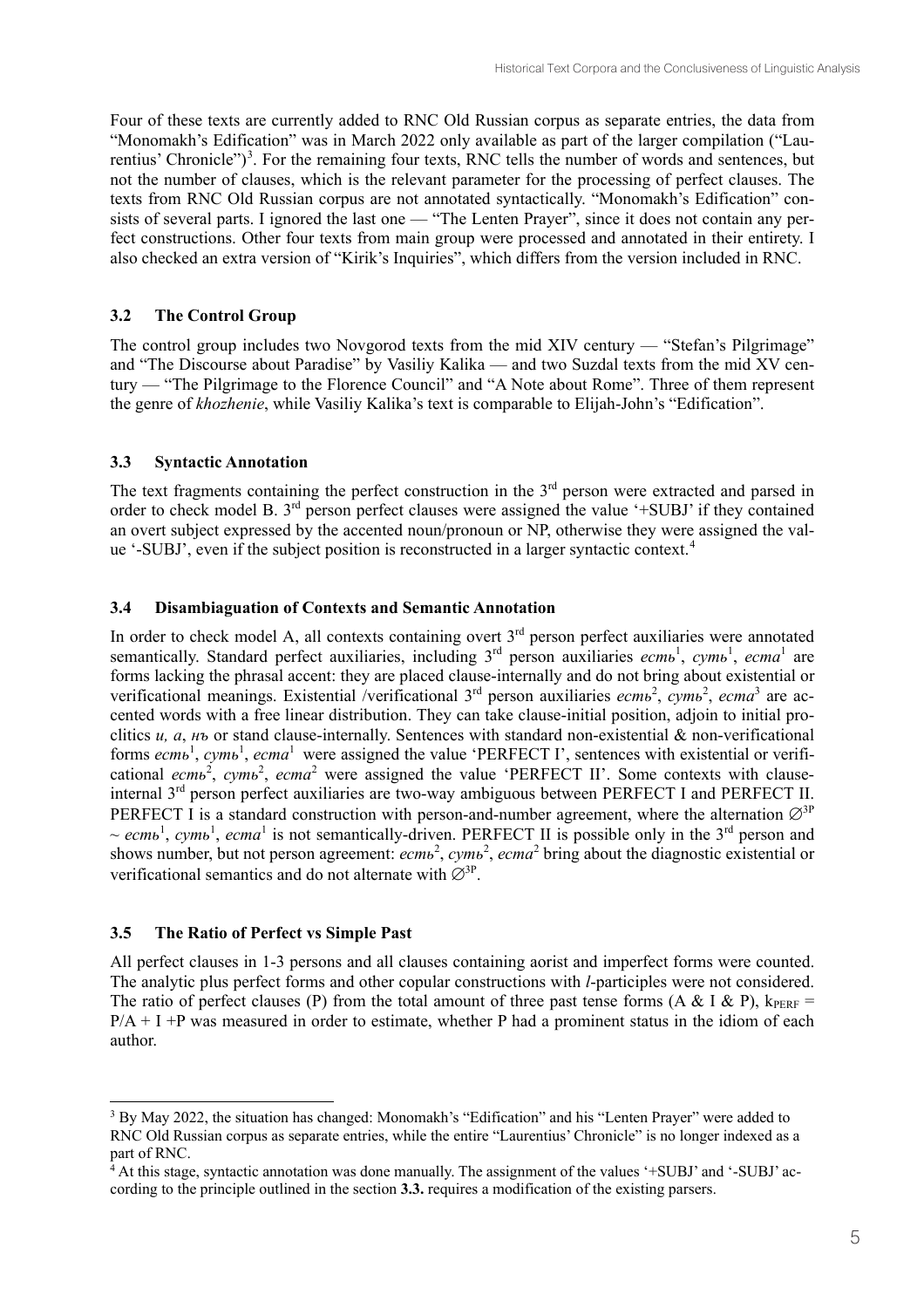#### **3.6 Direct Quotations**

The texts included several direct quotations from the Bible. In case these quotations included overt 3<sup>rd</sup> person perfect auxiliaries, the corresponding examples were considered borrowings from Old Church Slavonic and excluded from the sample.

#### **4 Results and Discussion**

# **4.1 Model A and Overt 3rd Person Auxiliaries**

The results of this study partly falsify Zaliznjak's Model A. The zero BE-form  $\emptyset$ <sup>3P</sup> is the main option for all authors, but two South Russian authors use overt  $3<sup>rd</sup>$  person perfect auxiliaries in non-existential and non-verificational contexts in the beginning of the XII century. Daniil and Monomakh have 21 unambiguous examples of PERFECT I with  $ecmb^1$ ,  $cymb^1$ ,  $ecma^1$  in clause-internal positions. Three Novgorod authors from the second half of the XII century have only 9 examples with overt 3<sup>rd</sup> person auxiliaries: the contexts are ambiguous between PERFECT I and PERFECT II readings. In the body of "Kirik's Inquiries", overt 3<sup>rd</sup> person perfect auxiliaries are found only in the main part written by Kirik himself: his followers Savva and Elija do not use them in their supplements. XIV-XV century authors lack overt  $3^{rd}$  person perfect auxiliaries completely. The overall ratio of perfect clauses ( $k_{\text{PEFE}}$ ) in a text plays no role for the choice of overt  $3<sup>rd</sup>$  person auxiliary. The figures are shown in tab. 1<sup>5</sup>.

|                             | DAN          | <b>MON</b>   | <b>KIR</b> <sub>KO</sub> | <b>KIRAU</b> | S &             | S &      | EL-JO  | <b>ANT</b> | <b>STEF</b> | <b>VAS</b> | <b>FLOR</b>      | <b>ROME</b> |  |
|-----------------------------|--------------|--------------|--------------------------|--------------|-----------------|----------|--------|------------|-------------|------------|------------------|-------------|--|
|                             |              |              |                          |              | E <sub>KO</sub> | $E_{AU}$ |        |            |             |            |                  |             |  |
| Date                        | ca. $1104 -$ | ca. $1097 -$ | ca. $1132 - 1156$        |              |                 |          | 1166   | ca.        | $1347 -$    | 1347       | 1438-            | 1438        |  |
|                             | 1106         | 1117         |                          |              |                 |          | 1200   | 1349       |             | 1439       |                  |             |  |
| <b>KPERF</b>                | 20.3%        | 20.3%        | 13.2%                    | 11.4%        | 17.4%           | $16.9\%$ | 67.4 % | 56.9%      | 4.4%        | 22.6%      | $ 26.5\% 71.4\%$ |             |  |
| Dialect                     | Chernigov    | Perejaslavl  | Novgorod                 |              |                 |          |        |            |             |            |                  | Suzdal      |  |
| Overt $3rd$                 | 18           |              |                          | 3            | $\Omega$        | $\theta$ |        |            | $\theta$    |            | - 0              | $\theta$    |  |
| person                      |              |              |                          |              |                 |          |        |            |             |            |                  |             |  |
| marker                      |              |              |                          |              |                 |          |        |            |             |            |                  |             |  |
| $\varnothing$ <sup>3P</sup> | 72           | 17           | 12                       | 9            | 13              | 11       | 13     | 80         | 6           | 15         | 45               |             |  |
| $\frac{0}{0}$               | 22.5%        | 15%          | 41.4 %                   | 25%          | $0\%$           | $0\%$    | 13.3%  | 2.4%       | $0\%$       | $0\%$      | 0%               | 0%          |  |

Tab. 1. 3<sup>rd</sup> person perfect auxiliaries by XII century authors compared to XIV–XV century texts.

These figures suggest that overt  $3<sup>rd</sup>$  person auxiliaries in PERFECT I were initially an optional feature of early South Russian dialects, i.e. an inherited feature by the G1 / OR-1 grammar of some XII century authors and not only a learned feature of G2/L2 grammar. In the beginning of the XII century Daniil still could select overt 3rd person auxiliaries in 22, 5% of PERFECT I clauses, but this variant of PER-FECT I was rapidly declining.

# **4.2 PERFECT II as an L1 FEATURE**

PERFECT II was a construction, where accented auxiliaries  $ecm\omega^2$ ,  $cym\omega^2$ ,  $ecm\omega^2$  did not alternate with ∅3P. Daniil regularly used it in existential contexts and combined *есть*<sup>2</sup> , *суть*<sup>2</sup> with the *l*-participle of the verb *быти* 'be' 31 times in sentences like (1): this peculiar combination of present and past BEforms indicates a change of state and/or a canceled result.

<sup>&</sup>lt;sup>5</sup> The abbreviations read:  $DAN = Daniil$ ,  $MON = Monomakh$ ,  $KIR = Kirik$ ,  $S & I = Savva$  and Elija, EL-JO = Elija-John, ANT = Antonius, STEF = Stefan, VAS = Vasiliy Kalika, FLOR = "Pilgrimage to the Florence Council", ROME = "A Note about Rome", KO = "Novgorodskaja Kormchaja 1282 A.D.", AU = "Autonomous version of 'Kirik's Inquiries'".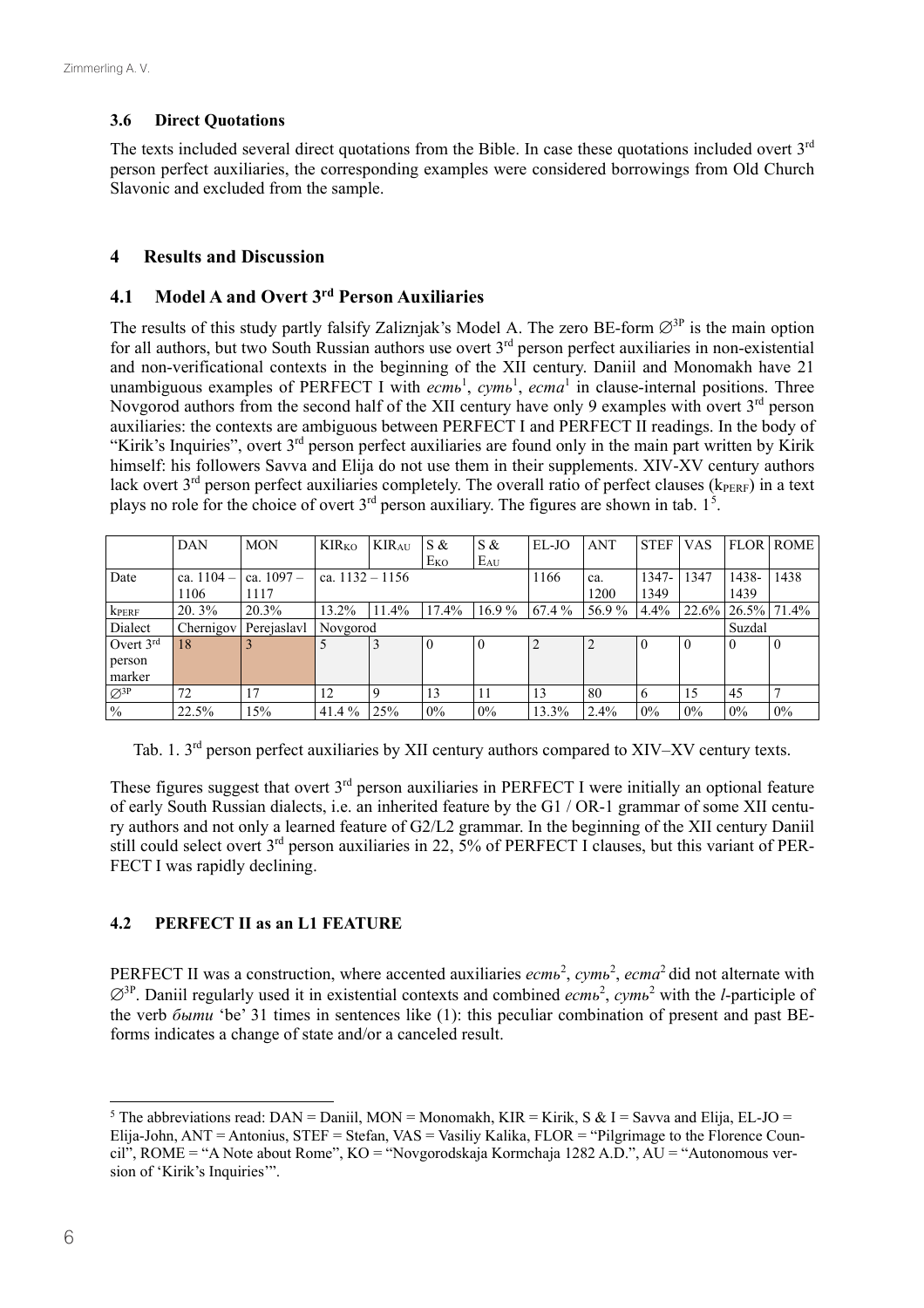(1) **И есть<sup>2</sup>** 3SG **был**AUX.PAST.SG.M градNOM.SG.M Тивириада великъ велми (Daniil, LXXXII). 'And the city of T. **was once** very big <but **deteriorated** since that.>'

XII century Novgorod authors have 9 ambivalent sentences with overt  $3<sup>rd</sup>$  person perfect auxiliaries in clause-internal positions: they should be rather interpreted as PERFECT II, than as PERFECT I. None of the Novgorod examples shows the combination *есть*<sup>2</sup>*+ былъ*, which is another relic preserved in the dialect of Daniil.

# **4.3 Model B and Clausal Subjects**

The retrieved data does not fully support Zaliznjak's Model B. South Russian authors of the XII century (Daniil, Monomakh) do not have complementary distribution of overt 3<sup>rd</sup> person PERFECT I auxiliaries and grammatical subjects. A vast majority of PERFECT I clauses has the + SUBJ feature. In Daniil's text, a filled subject slot has no impact on the choice of the non-zero  $3<sup>rd</sup>$  person marker: the expectancy is 20% both for + SUBJ and for - SUBJ clauses. The data from XII century Novgorod is scanty, but compatible with the prediction of Model B that the expectancy of overt  $3<sup>rd</sup>$  person marker increases in – SUBJ perfect clauses.

|                             | <b>DANIIL</b>     |       | <b>MONOMAKH</b>   |       | <b>KIRIKKO</b>    |          | <b>KIRIKAO</b>    |       | <b>ELIJA-JOHN</b> |       | <b>ANTONIUS</b> |       |
|-----------------------------|-------------------|-------|-------------------|-------|-------------------|----------|-------------------|-------|-------------------|-------|-----------------|-------|
| <b>DATE</b>                 | ca. $1104 - 1106$ |       | ca. $1097 - 1117$ |       | ca. $1132 - 1156$ |          | ca. $1132 - 1156$ |       | 1166              |       | ca. 1200        |       |
| <b>DIALECT</b>              | Chernigov         |       | Perejaslavl       |       | Novgorod          |          |                   |       |                   |       |                 |       |
|                             | $+$ SUBJ          | -SUBJ | $+$ SUBJ          | -SUBJ | $+$ SUBJ          | -SUBJ    | $+$ SUBJ          | -SUBJ | $+$ SUBJ          | -SUBJ | $+$ SUBJ        | -SUBJ |
| OVERT $3^{\text{rd}}$       | 15                |       |                   |       |                   |          |                   |       |                   |       |                 |       |
| <b>PERSON</b>               |                   |       |                   |       |                   |          |                   |       |                   |       |                 |       |
| <b>MARKER</b>               |                   |       |                   |       |                   |          |                   |       |                   |       |                 |       |
| $\varnothing$ <sup>3P</sup> | 60                | 12    | 15                |       |                   |          |                   |       |                   |       | 50              | 30    |
| $\frac{0}{6}$               | 20%               | 20%   | 11.8%             | 33.3% | 12.5%             | 44.4% 0% |                   | 50%   | $0\%$             | 18.8% | 2%              | 3.2%  |

Tab. 2. Grammatical subjects and overt  $3<sup>rd</sup>$  person perfect auxiliaries in the XII century Russian

The contrast between South Russian and Novgorod authors of the XII century captured by tab. 2 can be explained by two factors. One of them is geographical. Different Old Russian dialects could have different settings of the parameter (ii) predicting the distribution of grammatical subjects in Old Russian idioms with overt  $3^{rd}$  person perfect auxiliaries. Another one is chronological. During the XII century some Russian dialects lost overt 3rd markers in PERFECT I. In both cases, Zaliznjak's Model B must be adjusted to specific data.

# **4.4 PERFECT I as an L1 FEATURE**

Two relevant characteristics of G2/ OR-2 — the use of the simple past and overt  $3<sup>rd</sup>$  person perfect auxiliaries — are displayed differently in the sample. Aorist and imperfect are chronologically stable and displayed uniformly in all dialects, since it is a learned L2 feature imported by all  $XII - XV$  centuries OR-2 texts. Meanwhile, PERFECT I with overt 3<sup>rd</sup> person perfect auxiliaries is a feature that was adapted only by those XII authors who had in their L1 grammar.

# **5 Conclusions**

We discussed two linguistic models predicting language-internal variation in Old Russian syntax and checked them in a historical corpus consisting of several XII century author texts representing three dialects and seven different idioms. Linguistic models claiming a rigid distribution of language features or clustering of linguistic parameters activate many hidden text/corpus characteristics such as profiles of text genres, chronology and vector of change,  $\pm$  impact of L2,  $\pm$  presence of supra-dialect